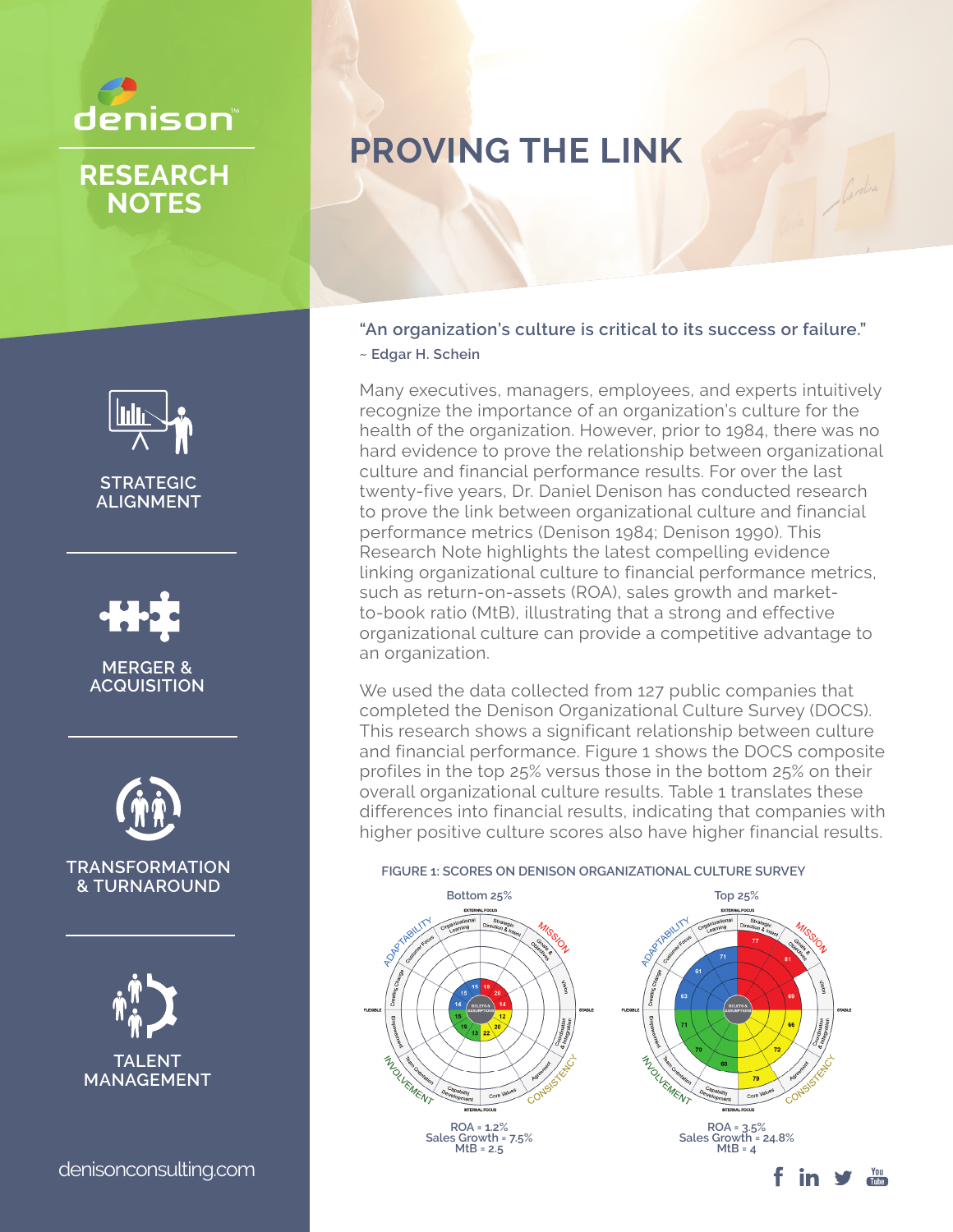## **Research Method**

To examine the relationship between culture and performance, we looked at a sample of public companies surveyed using the Denison Organizational Culture Survey from 1995 to 2010. Organizations were removed if there were fewer than 100 total respondents. Additionally, organizations were removed if they were a subdivision of a public company. The result was a sample of 127 companies in a wide variety of industries incorporated primarily in the US (86%). (Research indicates that the DOCS results are comparable across countries [Denison Consulting, 2012; Denison, Haaland, & Goelzer, 2003]).

## **Table 1: The Results**

| <b>PERFORMANCE MEASURE</b> | <b>BOTTOM 25%</b> | <b>TOP 25%</b> |
|----------------------------|-------------------|----------------|
| Return-on-Assets           | 1.2%              | 3.5%           |
| Sales Growth               | 7.5%              | 24.8%          |
| Market-to-Book Ratio       | 2.5               | 4.0            |

## **"Culture matters ...**

If the organization begins to fail, this implies that elements of the culture have become dysfunctional and must change. Failure to understand culture and take it seriously can have disastrous consequences for an organization."

# **Measuring Performance**

Once the sample was obtained, the next step was to measure performance over time. For this study, three financial metrics were chosen to examine: return-on-assets, sales growth and market-to-book ratio.

**First**, we took a look at return-on-assets. ROA is the percentage of profits derived from a company's total assets; in other words, ROA tells you how much profit a company generated for each dollar in assets. The higher the percentage of ROA, the better the organization is at using their invested capital, or assets, to turn a profit. For example, if two companies independently invest \$100,000 in equipment for a project and one company produces \$10,000 in profit and another produces \$15,000, the second company has a greater ROA.

**Second**, we took a look at sales growth which is related to profitability. Sales growth is usually expressed as the percentage of increased sales from one year to the next. For example, if we surveyed an organization in 2000, year 1 was calculated by subtracting the sales from 1999 from the current sales year (2000). To get the percentage, we divided the difference by 1999 sales.

**Finally**, we looked at market-to-book ratio as another measure of an organization's financial performance. The MtB seeks to show the value of a company by comparing the book value of a share to the market value of a share. For example, assume an organization has \$100 million in assets on the balance sheet and \$75 million in liabilities. The book value of that organization is \$25 million. (Assets - Liabilities = Book Value). If there are 10 million shares outstanding, each share would represent \$2.50 of book value. If each share sells on the market at \$5 (market value), then the MtB would be 2 (because  $5/2.5 = 2$ ). Essentially, the market value is the investment community's expectations of the worth of the company.

We predicted that the companies with the higher scores in the DOCS culture traits of Mission, Consistency, Adaptability and Involvement would also have better ROA, sales growth, and MtB ratios than those with lower scores.

<sup>~</sup> Edgar H. Schein - The Corporate Culture Survival Guide, 1999, p. 3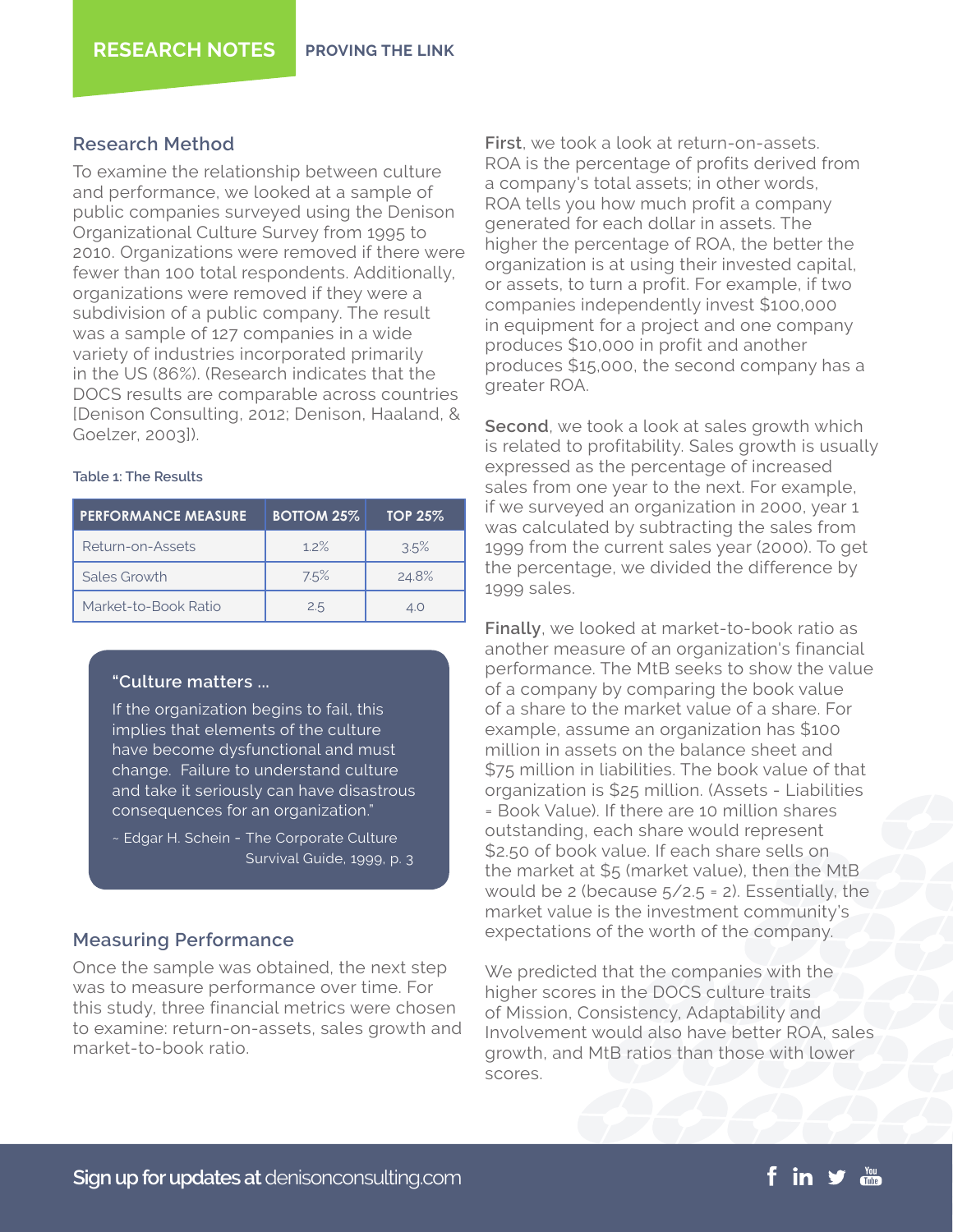To test our hypothesis, we linked the organizations in our database to publicly available financial performance data from Standard & Poor's COMPUSTAT database.

# **The Results**

The results of our analyses show some exciting findings. As you can see in Table 1, in the year of the survey, those organizations with the lowest scoring percentiles for Mission, Consistency, Involvement, and Adaptability earn \$1,200 for every \$100,000 spent on assets, while those in the top 25% earned \$3,500. This profitability is also related to how fast these companies are growing. The sales growth of the top 25% group was 24.8% versus the bottom scoring companies at 7.5%. Turning to the MtB ratio, the investment/market community is recognizing the organizations with the higher culture scores are 400% of book value versus 250% for organizations in the bottom 25%.

The evidence indicates that the companies with higher culture scores have better performance in the year of the survey. But this study also allowed us to take a look at the longitudinal data, and the results indicate that those high scoring organizations also perform better in the future. Figures 2, 3, and 4 illustrate how the bottom and top 25% of organizations rank in their industry (by NAICS code) over a three-year period for each of the three performance measures.

The graphs indicate that today's culture affects tomorrow's performance. Figure 2 shows that companies in the top 25% exhibited a slight gain in industry ROA within a three-year period, whereas the bottom 25% of companies displayed an opposite trend. Figure 3 shows that, as measured by sales growth, both groups displayed a negative trend, but the bottom 25% experienced a sharper decline than the top 25% in subsequent years. Figure 4 shows the top 25% remained at a consistent advantage over the bottom 25% in market value.









**Sign up for updates at** denisonconsulting.com